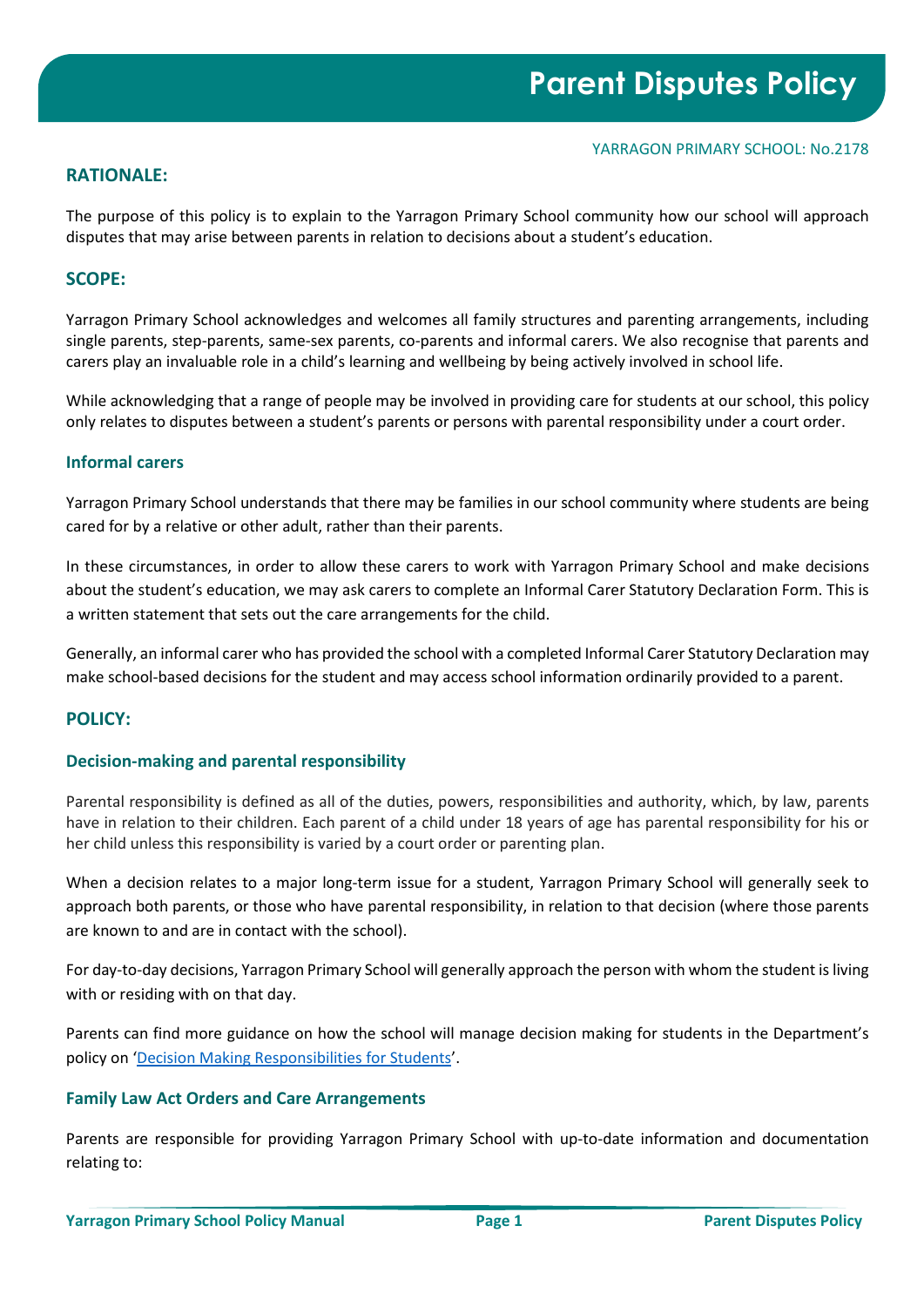- Family Law Act Orders
- parenting plans
- informal arrangements that are in place in respect of students our school

It is not the responsibility of school staff to monitor or to enforce Family Law Act Orders (or other parenting or care arrangements) for students.

## **Intervention Orders**

Yarragon Primary School understands that some families may have Family Violence Intervention Orders in place.

Parents are responsible for providing Yarragon Primary School with up to date information and documentation relating to Intervention Orders and should contact the Principal to discuss how staff can best support students in these circumstances. Should your Intervention Order be changed or varied, it is important that you inform the Principal and provide any updated documentation.

Department policy states that breaches of Intervention Orders should be reported to Victoria Police.

## **Enrolment and transfer**

If parents who have equal shared parental responsibility disagree on the decision to enrol a student, Yarragon Primary School may:

- defer admission and request that parents resolve their dispute and reach an agreement, or
- if failure to enrol the child or young person is likely to have an adverse effect on their education and wellbeing, Yarragon Primary School may conditionally enrol the student and encourage the parents to resolve their dispute and reach agreement.

## **Collection**

Yarragon Primary School understands that Family Law Act Orders or parenting plans will often include arrangements about which parent is to spend time with the children, and when.

Generally, providing that both parents have shared parental responsibility, parents can collect their children from school. Whilst Yarragon Primary School encourages parents to abide by Family Law Act Orders, school staff are not responsible for enforcing them.

If a dispute between parents over the collection of a student happens at Yarragon Primary School, generally, we will:

- encourage the parents to resolve their dispute away from school
- encourage to parents to ensure the child's attendance at school is not compromised as a result of the dispute over collection
- where appropriate, move the student to a safe place away from the dispute
- ask the disputing parties to leave the school grounds if the dispute is causing disruption or concern to the child or any other members of the school community
- if the dispute cannot be resolved, Yarragon Primary School may contact Victoria Police and/or Child Protection.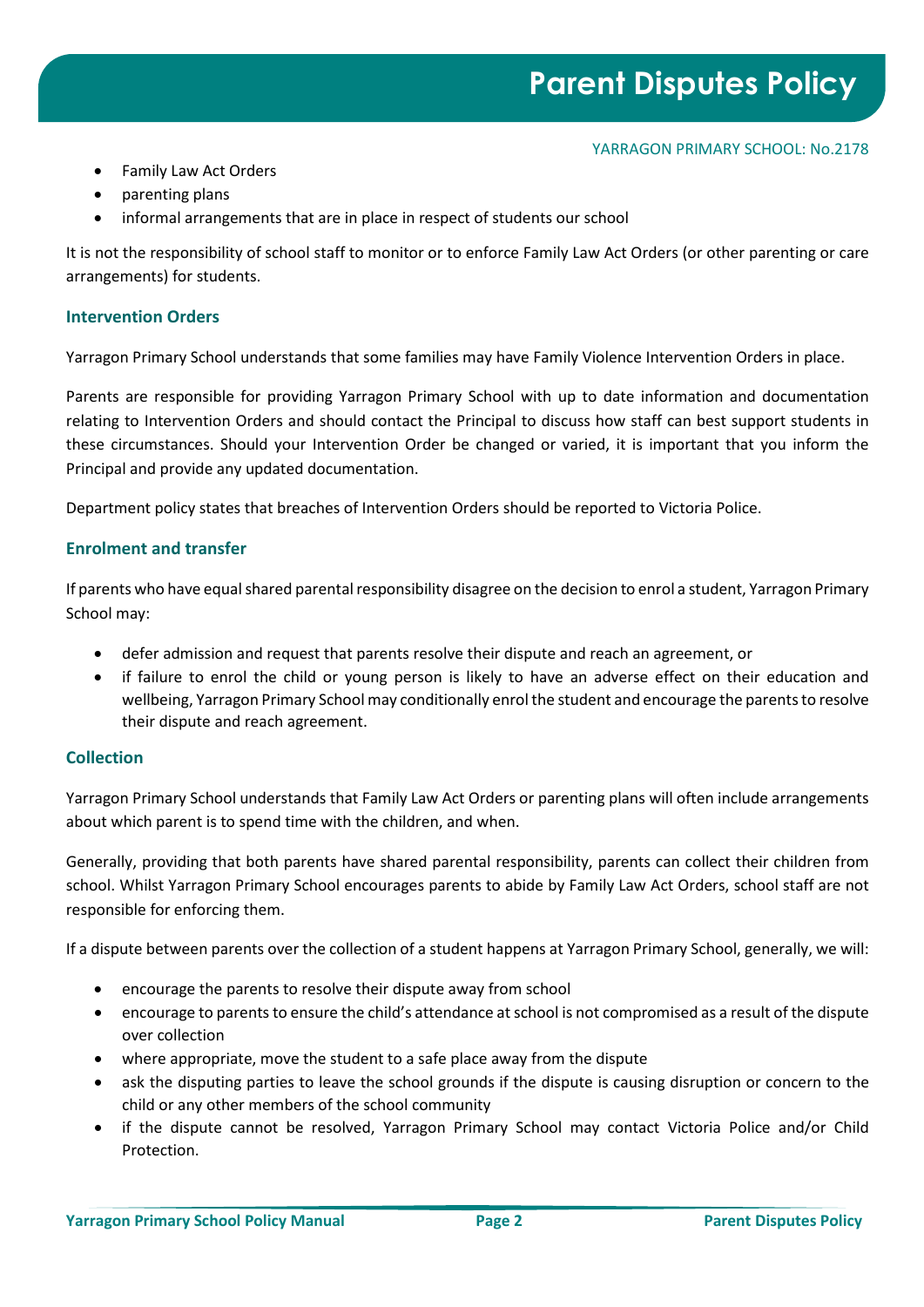#### YARRAGON PRIMARY SCHOOL: No.2178

# **Visits during school hours**

We understand that there may occasionally be a reason why a parent or carer may want to speak to or see their child at school, during school hours.

If there is a particular pressing or unavoidable issue that cannot wait until the end of the school day, we ask that parents or carers call the school office to make the request to speak to or see their child during school hours.

We also ask that parents avoid arranging to visit their children at school wherever possible, as this can cause inappropriate disruptions to the school day.

All parents or carers who visit our school during school hours, other than during usual school pick up and drop off times, are required to sign in as a visitor at the school office.

## **Requests for information**

Parents are generally entitled to information ordinarily provided to parents, including school reports and newsletters.

Parents seeking information that is not ordinarily provided to parents are encouraged to apply for access through the Freedom of Information process, or, if the information is sought for use in court proceedings, by issuing a subpoena.

Freedom of Information requests should be directed to:

Manager – Freedom of Information Unit Department of Education and Training 2 Treasury Place EAST MELBOURNE VIC 3002 03 9637 3134 [foi@education.vic.gov.au](mailto:foi@education.vic.gov.au)

## **Managing disputes**

Whenever faced with a dispute between persons who are responsible for decision-making in relation to a child, staff at Yarragon Primary School will seek to:

- avoid becoming involved
- avoid attempting to determine the dispute
- act neutrally and not adopt sides
- act in the best interests of the student involved
- act in the best interests of the school community

Yarragon Primary School encourages parents and carers to seek the assistance of the Family Relationship Centre or obtain independent legal advice if they are unable to reach an agreement about important decisions.

# **COMMUNICATION:**

This policy will be communicated to our school community in the following ways: